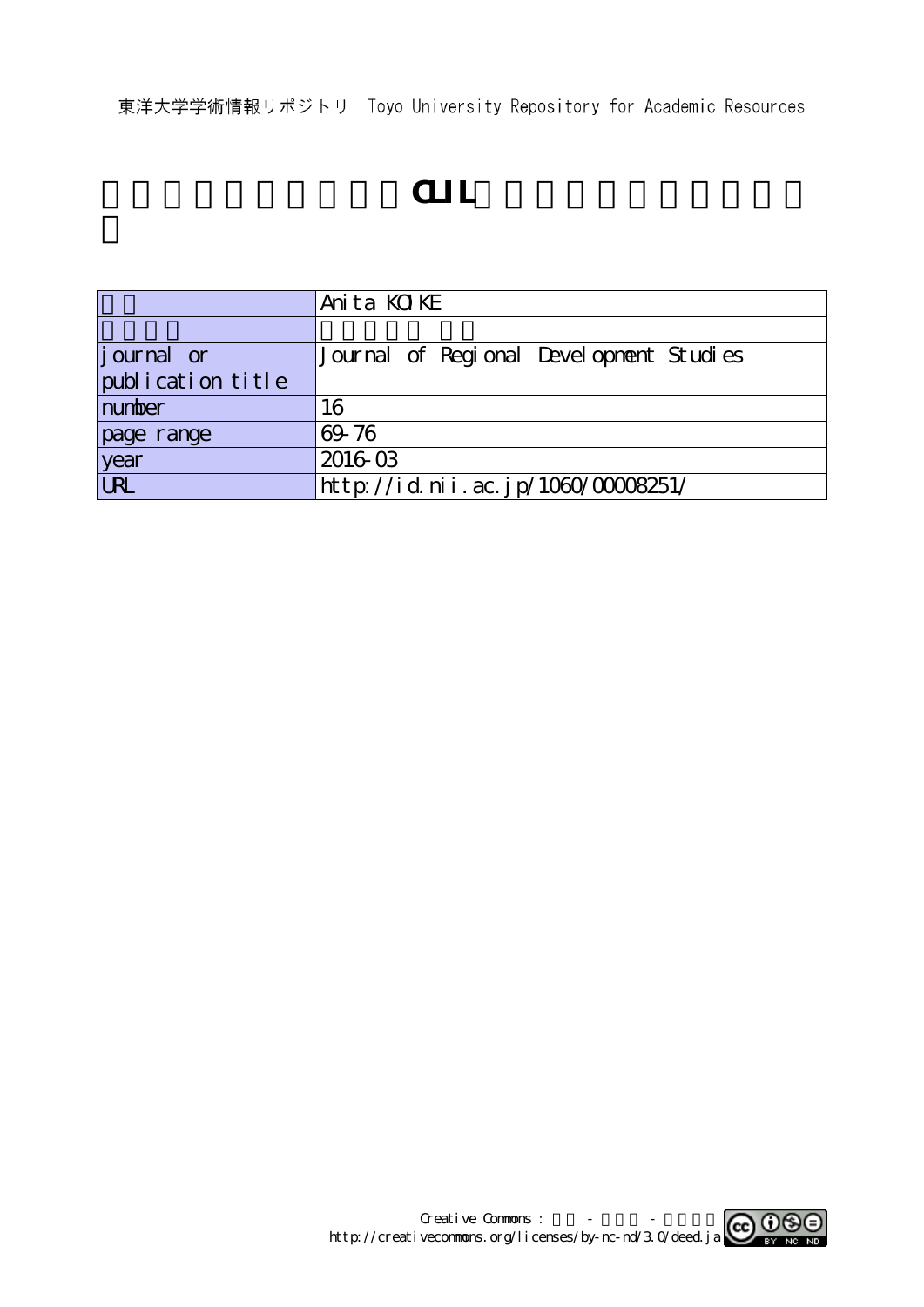# Promoting CLIL in Higher Education in Japan

## Anita KOIKE\*

#### *Abstract*

Under the pressure of increasing international mobility and the needs of international enrollment, the world is experiencing a rapid increase in the teaching of academic subjects through the medium of English in countries where the first language of the population is not English. Many universities in Asia and Europe are taking action and trying to find a practical approach to achieve those objectives by offering degree programs and courses in English. As one of the EFL countries, Japan needs to take part in this trend with an approach that is suitable and appropriate for learners' needs and the reality of their actual learning environment. Therefore, the promotion of CLIL in Higher Education in Japan is necessary and could be an innovative solution for most of the issues that have been discussed over the past few years.

**Key words**: CLIL, Effective learning, Internationalisation of universities, using English in an EFL context

### *Introduction*

There are no "good" or "bad" teaching/learning methods; it is just that a method can be used effectively or ineffectively in a given context. There is no "best" strategy, only a "better" strategy depending on the levels we teach, the purposes we share with the learners and the goals we aim for. I have been teaching English to a wide range of students, from pre-school children to adults, for more than 15 years and I have learned and realized many things. Something common that I have learned from the variety of ages, proficiency levels, and learning goals of different learners is the importance of language learning with a content focus in meaningful contexts, especially in an EFL country like Japan.

Under the pressure of increasing international mobility, most universities these days are trying to enhance the employability of their own students and to offer instructions in a global language, Eng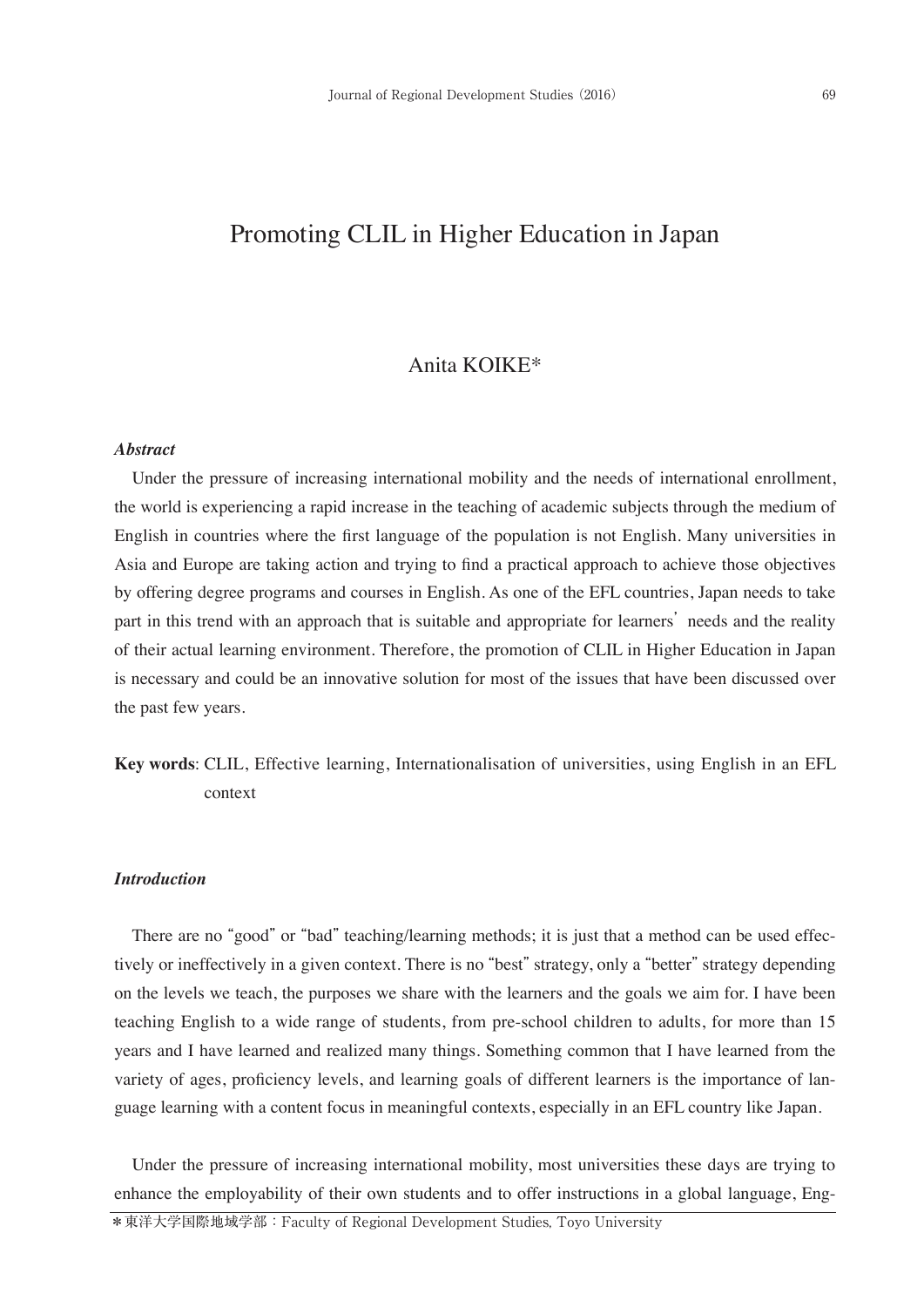lish. Universities prepare not only their own students but also their staff to be able to function academically in English in order to encourage international enrollment. It is such a rapidly developing phenomenon that most universities are taking action and trying to find a practical approach to achieve those objectives. Therefore, promoting CLIL in Higher Education in Japan is necessary and could be an innovative solution for most of the issues that have been discussed over the years.

In addition, the Ministry of Education in Japan has changed its policy toward ELT. The Ministry has been promoting "introduction of classes in English" in the universities (MEXT 2012) and emphasizing the importance of communicative English learning more than ever. Furthermore, the 2020 Tokyo Olympics are approaching and now is really a good time to think about English education and English learning from a different perspective and with a different approach. I believe that using CLIL could be a new challenge in most of the universities in Japan, but at the same time, it will be an inspiration for all teachers with different subjects and areas, including those who teach English as a foreign language.

In this paper, first I will briefly discuss three main reasons why I suggest promoting CLIL in higher education. Next, I would like to emphasize the importance of creating a community to support teachers using CLIL. Finally, I will briefly mention some possible issues involved when using CLIL.

#### *Why CLIL?*

Here are three main reasons why I would like to suggest using the CLIL approach in higher education:

- 1 Japan is an EFL country
- 2 CLIL provides learners with a real opportunity to use English meaningfully.
- 3 CLIL could be one of the keys to promote the internationalisation of universities

First of all, Japan is an EFL (English as a Foreign Language) country. People in an EFL environment rarely have a real opportunity to use English in their daily life unless they create an immersion-like environment at school or artificial settings such as British Hills in Fukushima, or the upcoming English Village in Tokyo. Certainly, situations like traveling to another country, studying abroad, making foreign friends to communicate with, doing business with foreign partners, etc. would also be great opportunities to speak English but most of them, in a way, generally happen for a short period or infrequently. In some sense, no matter how hard people in Japan study English at school, get good grades and high scores in the exams, it is actually quite difficult for most of them to use English on a daily basis. Many people always wonder why they cannot speak English fluently after learning it for more than 6 years; however, the fact is that they are not actually using it for daily communication.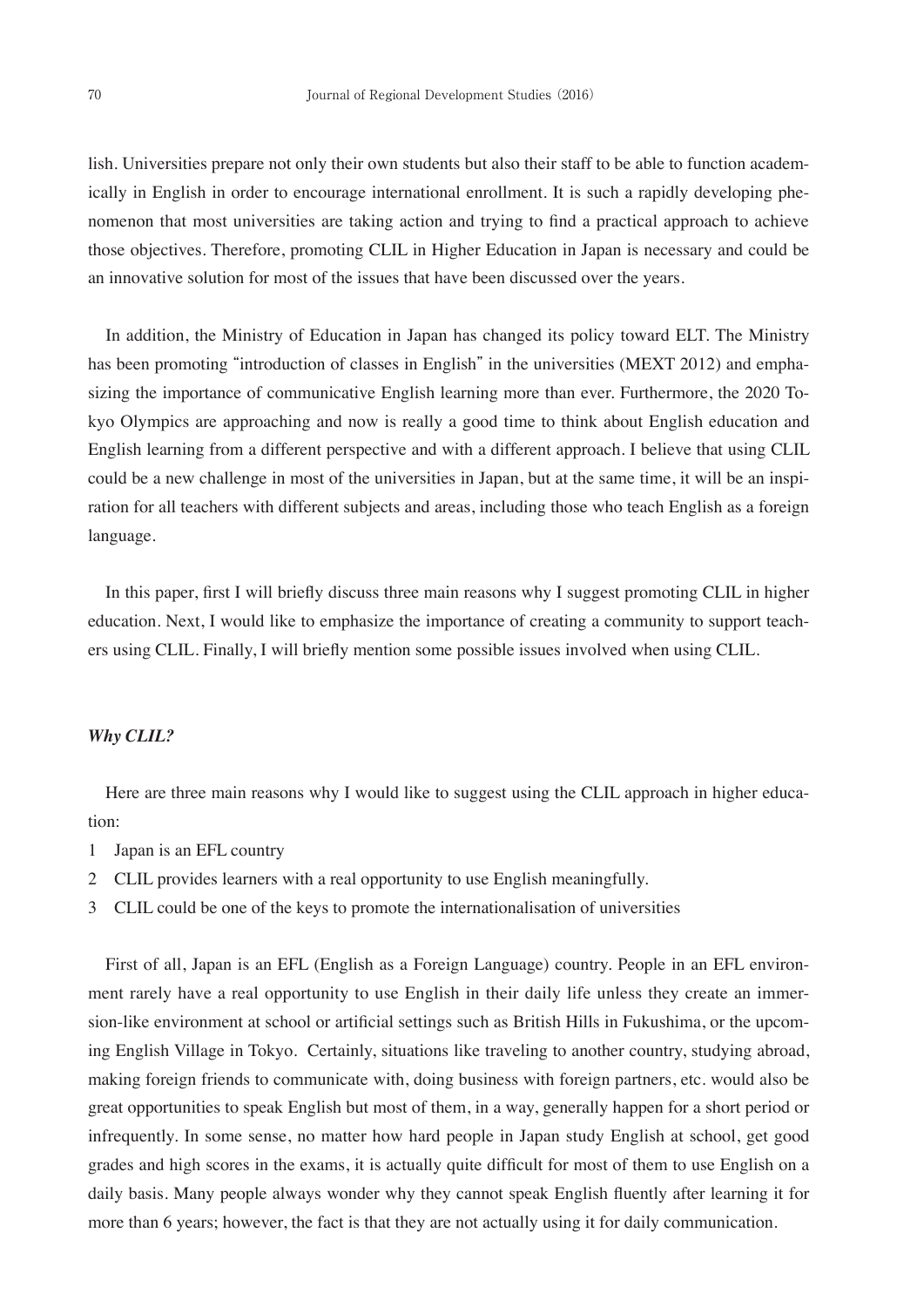Secondly, CLIL can provide learners with a real opportunity to use English meaningfully. CLIL stands for "Content and Language Integrated Learning". It involves teaching a subject (e.g. history, geography, mathematics, economics, etc.) through the medium of a foreign language (Coyle, Hood & Marsh, 2010). CLIL is currently defined educationally as a dual approach to language and subject specific teaching and learning in an integrated way. Thus, it emphasizes language for communication and learning through specific subject content, which can increase learners' motivation in a more practical way.

 "In Europe, which is moving slowly towards integration, CLIL has been highlighted as a key tool for intercultural learning, one which allows us to transform knowledge into understanding." (Hansen-Pauly, 2009)

In CLIL, English is not used for communication alone, but to mediate knowledge. According to Henry (2012:24), motivation is " a highly important determiner of success in all forms of instructed knowledge acquisition". Therefore, the CLIL approach will help students to use English for authentic communication as they need to understand and actually use the language for a practical purpose, which will help them to be more active in their learning process. As stated in Uncovering CLIL (p.12), " language maintenance and learning lifelong process requires continued use and ongoing investment".

Finally, as mentioned earlier, the Ministry of Education, Culture, Sports, Science and Technology in Japan is promoting the internationalisation of universities, and one of the goals is to introduce classes in English (MEXT, 2012). As CLIL will help students learn their subjects in English, the doors of the universities will be opened more to other nationalities who would like to come and study in Japan. Nowadays, many universities realize the growing pressures of globalization and the need to attract more and more international students; they promote staff and student exchanges and prepare them for the global job market. Therefore, it is important for teachers, learners and certainly the schools to be aware of this rapid change and understand how it is affecting our current teaching and learning, or will be in the near future.

#### *Creating a community to support teachers using CLIL*

In order to implement CLIL in a more effective way, there are many things we need to take into consideration when we prepare for it. One of them is essential support for teachers. It is very important to create a community, a helpful environment to support teachers using CLIL. As CLIL is still new not only for language teachers but also for most teachers who have not majored in English or TESOL, it would be extra work for them to learn how to use CLIL in addition to their own research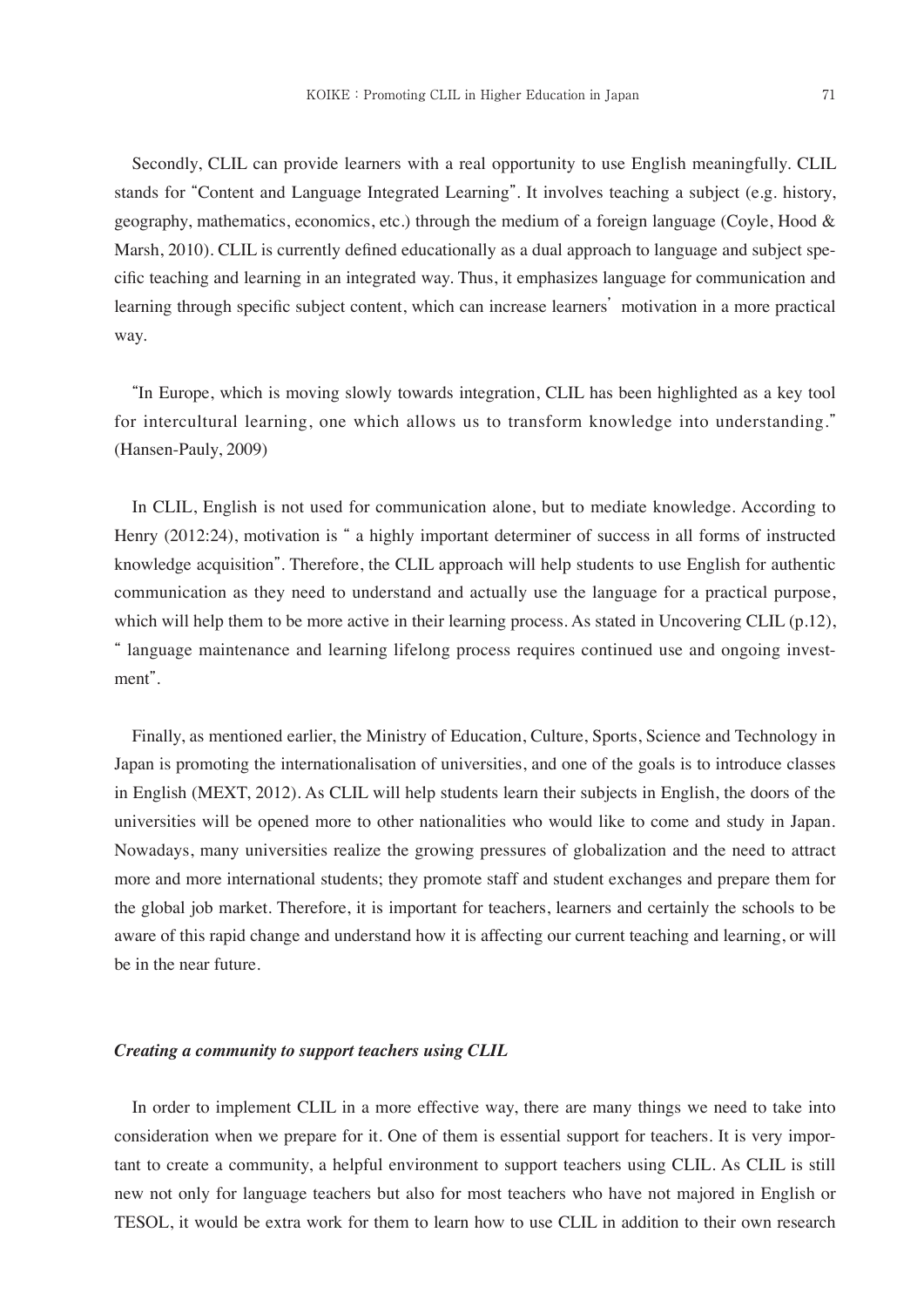and daily teaching. Therefore, it is crucial to offer teachers a space to share their perceptions and experiences, to learn more about this methodology and to be supported not only by their schools but also their fellows. By creating this community, we will be able to identify the types of support that are needed and also help teachers to use CLIL more effectively and improve their teaching skills. CLIL teachers need to have skills in many areas, including content knowledge of their subjects, pedagogy, understanding of language acquisition, materials development, etc. In addition, cooperation between the content teachers and language teachers would also be a crucial element for successful CLIL teaching and learning, which would also give language teachers a new role to explore.

Besides providing regular support at school, it will also be inspiring and encouraging to send teachers to overseas CLIL conferences or intensive training courses during the longer school holidays. For example, two years ago, I had the opportunity to attend a two-week intensive teacher-training course in Oxford, specially for teachers who wanted to learn how to use the CLIL approach effectively in their classes. There were 20 teachers participating in this training course; 19 of them were European and I was the only one from Asia. CLIL has been developed and disseminated throughout Europe in most schools. So although this approach is still new in Japan, it is gradually spreading throughout Europe.

In that intensive course, one third of the participants were language teachers and most of them were subject/content teachers. It was a special occasion and a great opportunity for us all to get together and talk about issues when using CLIL from different perspectives, on both the content and the language sides. We shared our ideas and exchanged our opinions through different kinds of discussion topics, not only during the course but afterwards. We all kept in touch after the course and continued sharing information among the group.

This training course was designed for different teachers who wished to implement CLIL in their classes. It was not only for those who taught content subjects and needed to deliver their courses in English but also for those who were teaching language courses at tertiary/academic level and wanted or need to branch out into CLIL. There were many activities and workshops offered in this course. Content included the main components of CLIL, materials evaluation, planning and giving a CLIL lesson with a partner, some other methodologies that can be combined with CLIL, assessment in CLIL, etc. As a teacher, I have learned a lot from the students and teaching itself; however, it is also very important for teachers to be on the learners' side again and we need to be inspired and encouraged as students.

An intensive training course once in a while such as this would be greatly helpful for teachers who would like to try CLIL. In Japan, as mentioned earlier, CLIL is still a new methodology, and teachers who are using it are promoting and struggling with it at individual levels. Therefore, in order to imple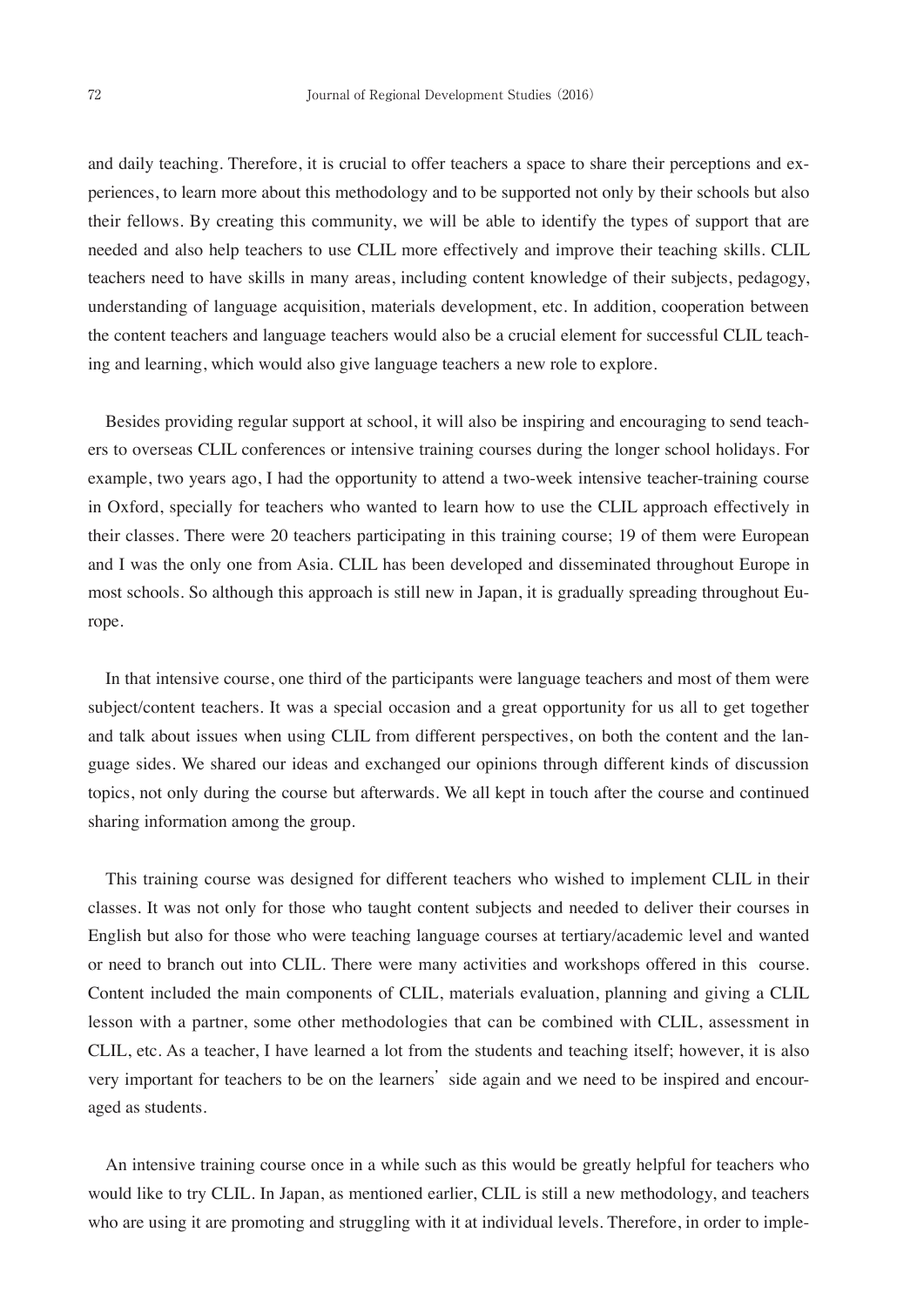ment CLIL more effectively, creating a community to support teachers and provide occasional trainings will develop most teachers' competence to teach confidently and effectively in English.

#### *Some possible issues and solutions when using CLIL*

I attended a conference this summer called ICLHE (Integration of Content and Language in Higher Education), which is an international organization specializing in CLIL. The conference lasted for four days and there were more than 100 people from different countries attending it. This year, the conference was held in Brussels and specifically addressed issues related to the teaching and learning of content and language in higher education.

There were many different attempts and practices in different universities, and here are two main common issues that most universities have shared:

- 1. Materials development
- 2. Support for teachers

First, materials development. In a CLIL course, we basically need to use materials in English. Reading the texts in English may not be difficult but using English to explain and understand could be a challenge for some teachers and students. Teachers may need to develop some worksheets to supplement or rewrite the materials in a simpler way. To my surprise, in some Dutch schools I visited a few years ago, they had actually rewritten the whole textbook in order to use CLIL more effectively in class and help students understand the meaning in simpler, plain English.

A quote from Peeter, David and Maria (2008, p22) "The language input needs to be simple enough and presented in a reader-friendly manner so as to facilitate comprehension, while at the same time being sufficiently content-rich and cognitively challenging to capture students' interest."

In addition, developing an archive of CLIL materials, lesson plans and schemes of work to assist teachers interested in exploring this innovative methodology would also be helpful and encouraging.

Second, support for teachers. It is important to create a community to support teachers, as I mentioned above. It seems to be difficult sometimes for most universities to find the time to get all the teachers together as they are too busy with their own research and daily teaching. There are some possible solutions to this problem. For example, some European universities created a special CLIL coordinator position to manage most of the issues and act as intermediary between the school side and the teachers, and sometimes provide one-to-one consultation with the teachers when necessary. It might also be possible for some organizations such as language schools and teachers' colleges to provide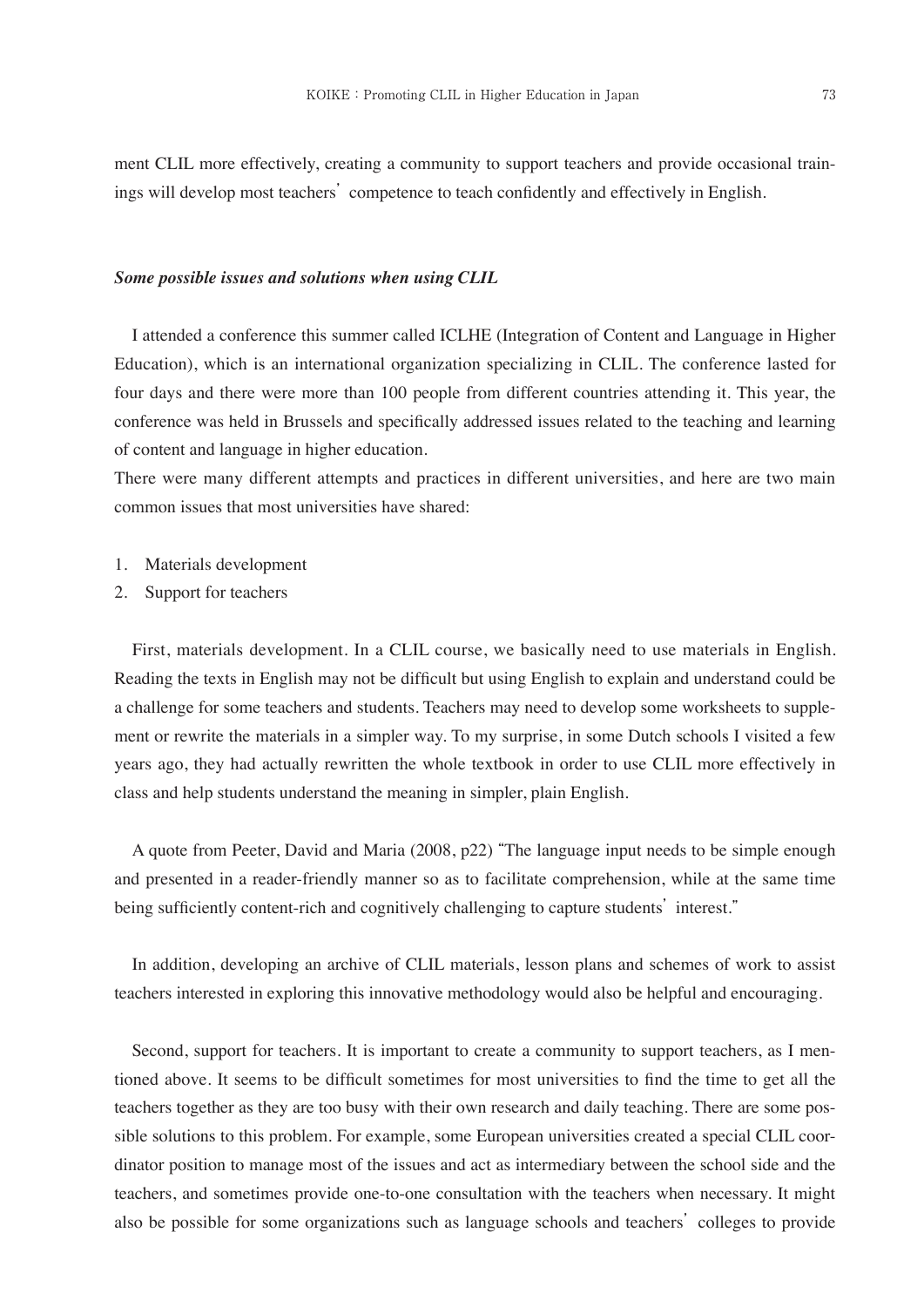training modules for undergraduate and postgraduate trainee teachers. In addition, teacher exchange would also be a good experience for teachers to be refreshed by learning something from other universities. Furthermore, it would also be helpful to include CLIL content in initial teacher training for the next generation.

Teaching in CLIL requires more preparation time and greater co-operation among teachers. Teachers specifically trained in CLIL are rare. Therefore cooperation between content teachers and language teachers is important. Teachers using CLIL do not need to have native or near-native competence in English for all forms of delivery, although naturally they need a high level of fluency. Language teachers, in this sense, would be able to help and work on the project together. And this might lead to another question that, when the majority of courses in a university are taught by content teachers through the medium of English, what might eventually become the role and status of the EFL teachers? This would be another possible issue to discuss at another opportunity.

#### *Conclusion*

I believe that CLIL is one of the key educational methodologies that respond to the need to internationalize education. As we usually learn by doing, it is necessary that learners use language to learn, and learn to use language, in a real meaningful setting, particularly for EFL countries. Connection with reality is important. This methodology is an integrated, process-oriented approach to language teaching. Many students tend to get demotivated by grammar-focused instruction for tests and superficial communication activities in non-meaningful contexts. By using CLIL, students need to understand the text in English, which also helps them to learn to think in English. That enables them to express themselves in English more fluently and understand in English without translating what they want to say. Once students experience using English in a real setting, it is much easier for them to use English and arrange it in their own way (Koike, 2013)

At the present time, CLIL is not a common or widespread teaching and learning method in Japan yet; however, introducing the CLIL approach will open a new learning world and promote students' language learning. The classroom will become a place for improving not only language and subject content, but also students' thinking skills as well. Students need to be actively engaged and it is important for them to produce the language. Using CLIL is also about change. Development requires change, and change can be difficult sometimes. However, it is not always about changing what we do, it can also be about changing the way we think about what we do. As the world is changing rapidly, universities need to make changes to meet the society s requirements and so do the teachers and the students.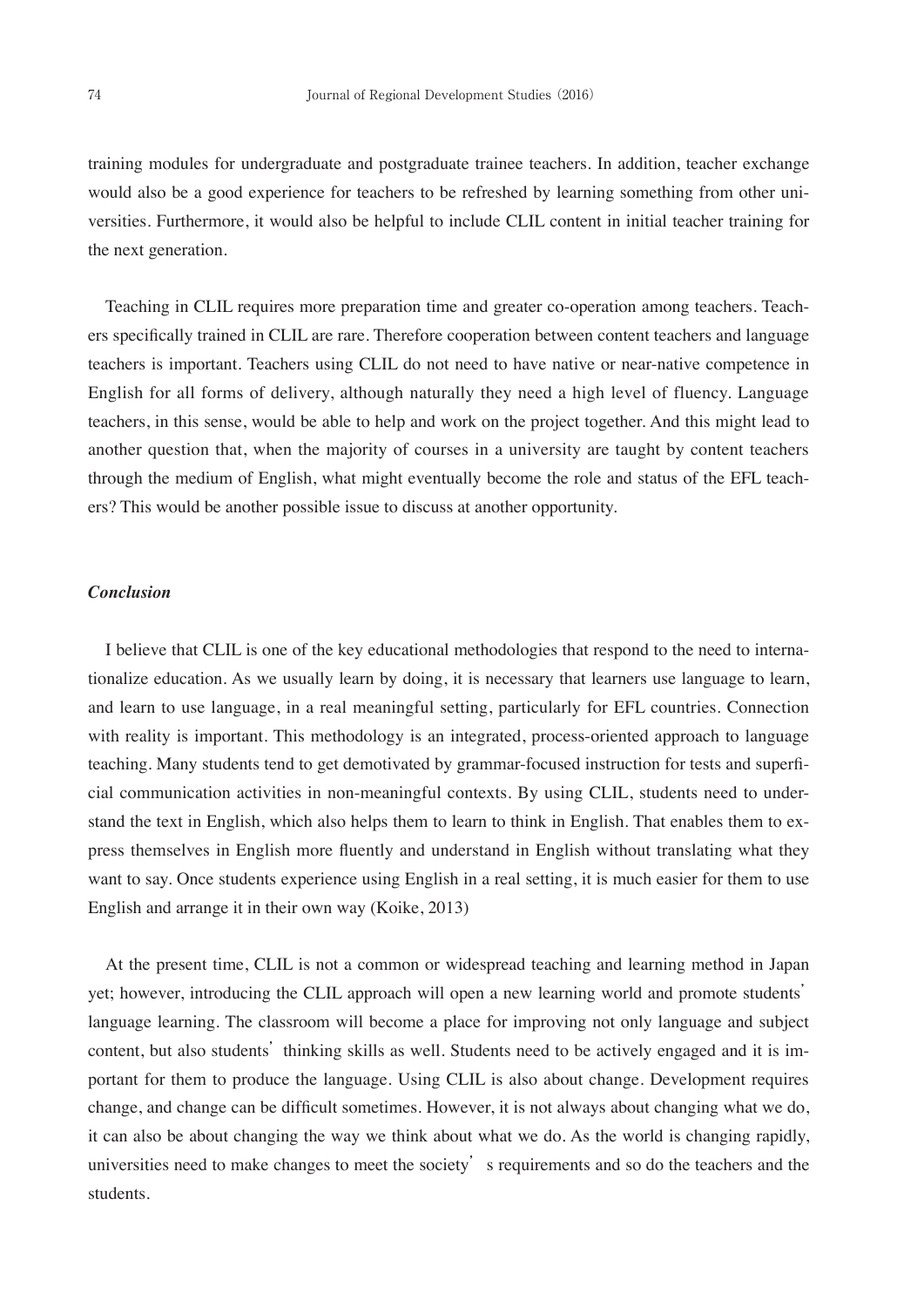#### *[References]*

Anita Koike (2013) A case study of CLIL practices in the EFL classroom

Coyle, D., Hood, P. & Marsh D. (2010). CLIL Content and Language Integrated Learning Cambridge: Cambridge University Press.

Ministry of Education, Culture, Sports, Science and Technology. (2012) Higher Education in Japan http://www.mext.go.jp/english/highered/icsFiles/afieldfile/2012/06/19/1302653\_1.pdf

Hansen-Pauly, M.A. (Coord.) (2009). Teacher education for CLIL across contexts: From scaffolding framework to teacher portfolio for content and language integrated learning. Retrieved from http://clil.uni.lu

Henry A. (2012) L3 Motivation, University of Gothenburg

Peeter M., David M., Maria Jesus Frigols. (2008) Uncovering CLIL: Content and Language Integrated Learning in Bilingual and Multilingual Education. Macmillan